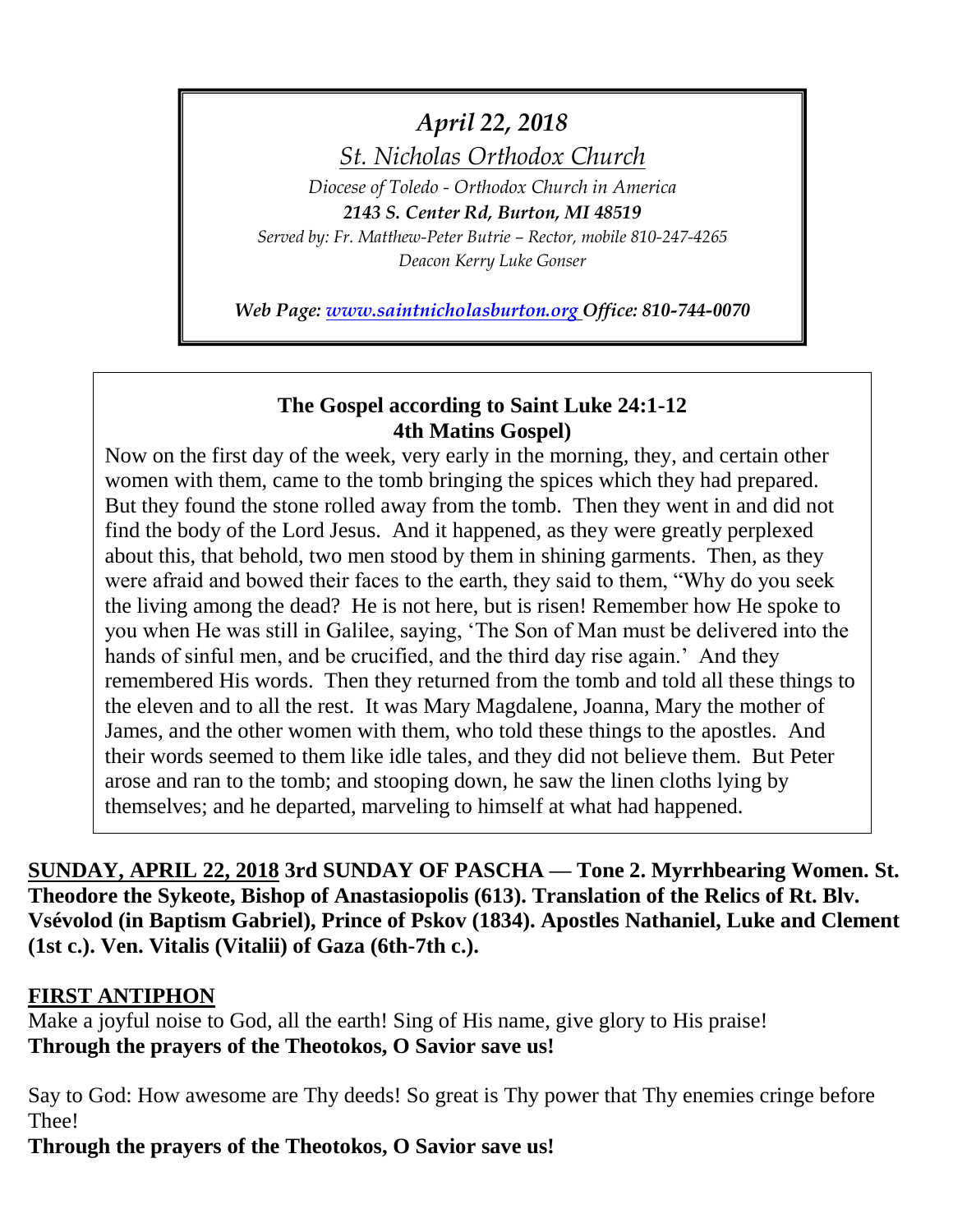Let all the earth worship Thee and praise Thee! Let it praise Thy name, O Most High! **Through the prayers of the Theotokos, O Savior save us!**

Glory to the Father and to the Son and to the Holy Spirit, now and ever and unto ages of ages. Amen. **Through the prayers of the Theotokos, O Savior save us!**

# **SECOND ANTIPHON**

God be bountiful to us and bless us! Show the light of Thy countenance upon us and have mercy on us!

# **O Son of God who arose from the dead, save us who sing to Thee: Alleluia!**

That we may know Thy way upon the earth, and Thy salvation among all nations! **O Son of God who arose from the dead, save us who sing to Thee: Alleluia!**

Let the people give thanks to Thee, O God! Let all the people give thanks to Thee! **O Son of God who arose from the dead, save us who sing to Thee: Alleluia!**

Glory to the Father and to the Son and to the Holy Spirit, now and ever and unto ages of ages. Amen. Only-begotten Son and immortal Word of God, Who for our salvation didst will to be incarnate of the holy Theotokos and ever-virgin Mary, Who without change became man and wast crucified, Who art one of the Holy Trinity, glorified with the Father and the Holy Spirit: O Christ our God, trampling down death by death, save us!

# **THIRD ANTIPHON**

Let God arise, let His enemies be scattered; let those who hate Him flee from before His face.**Troparion:** Christ is risen from the dead, trampling down death by death, and upon those in the tombs bestowing life.

As smoke vanishes so let them vanish; as wax melts before the fire. **Troparion:** Christ is risen from the dead, trampling down death by death, and upon those in the tombs bestowing life.

So the sinners will perish before the face of God; but let the righteous be glad. **Troparion:** Christ is risen from the dead, trampling down death by death, and upon those in the tombs bestowing life.

This is the day which the Lord has made! Let us rejoice and be glad in it! **Troparion:** Christ is risen from the dead, trampling down death by death, and upon those in the tombs bestowing life.

# **TROPARIA**

**(Tone 2)** When Thou didst descended to death, O Life Immortal, Thou didst slay Hell with the splendor of Thy Godhead. And when from the depths Thou didst raise the dead, all the powers of heaven cried out: O Giver of Life, Christ our God, glory to Thee!

**(Tone 2)** The angel came to the myrrhbearing women at the tomb and said: "Myrrh is meet for the dead, but Christ has shown Himself a stranger to corruption! So proclaim: 'The Lord is risen, granting the world great mercy!'"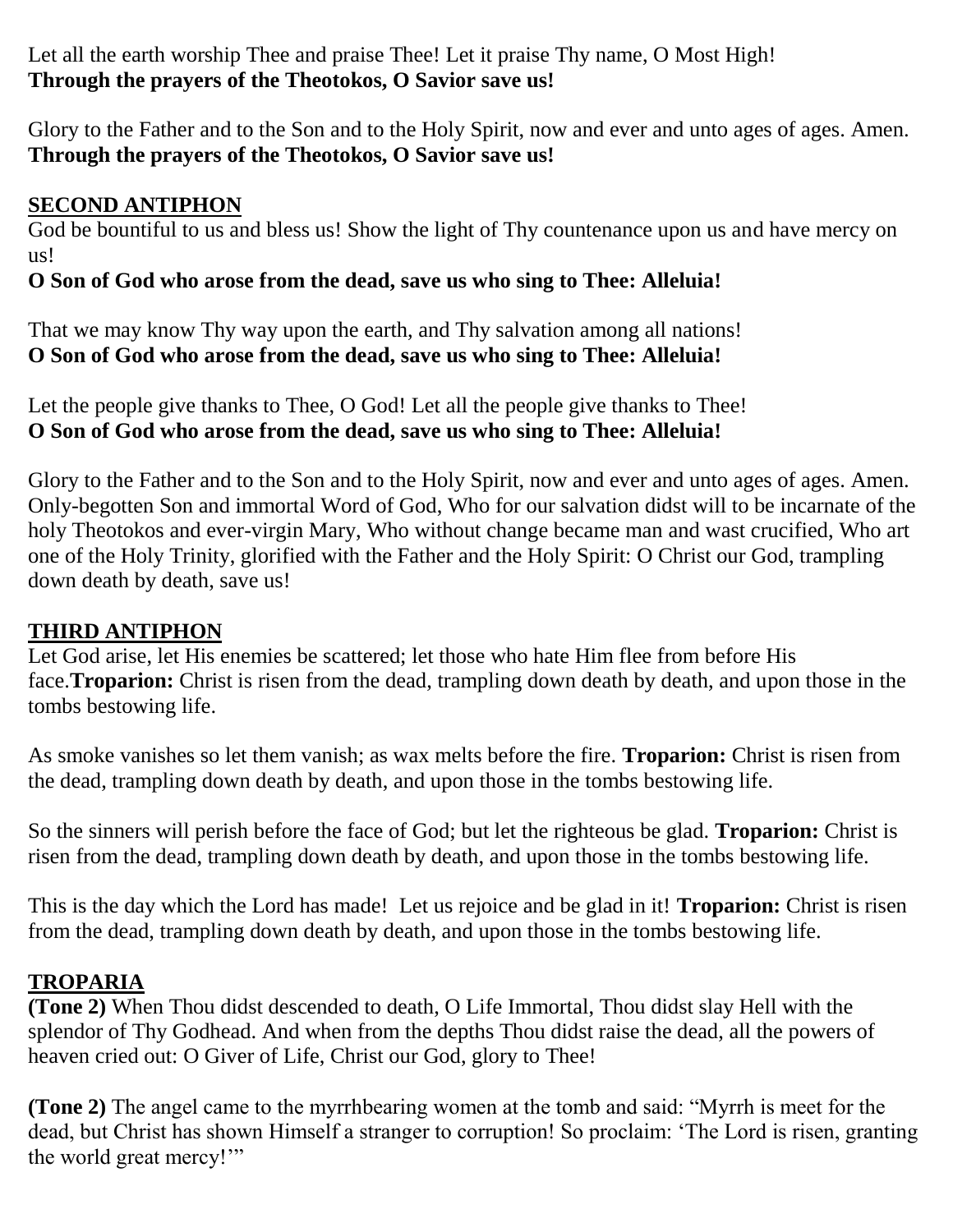**(Tone 2)** The noble Joseph, when he had taken down Thy most pure Body from the tree, wrapped it in fine linen and anointed it with spices, and placed it in a new tomb. But Thou didst rise on the third day, O Lord, granting the world great mercy.

**(Tone 4)** In truth you were revealed to your flock as a rule of faith, a model of meekness, and teacher of abstinence, so you won the heights by humility, and riches by poverty, O Holy Father Nicholas, intercede with Christ God to save our souls.

# **KONTAKION**

**(Tone 8)** Thou didst descend into the tomb, O Immortal; Thou didst destroy the power of Death. In victory didst Thou arise, O Christ God, proclaiming Rejoice!" to the myrrhbearing women, granting peace to Thy apostles, and bestowing resurrection on the fallen.

## *The Prokeimenon in the Sixth Tone:* **O Lord, save Thy people / and bless Thine inheritance! v. To Thee, O Lord, will I call. O my God, be not silent to me.**

**THE READING FROM THE ACTS OF THE HOLY APOSTLES (6:1-7)** Now in those days, when the number of the disciples was multiplying, there arose a complaint against the Hebrews by the Hellenists, because their widows were neglected in the daily distribution. Then the twelve summoned the multitude of the disciples and said, "It is not desirable that we should leave the word of God and serve tables. Therefore, brethren, seek out from among you seven men of good reputation, full of the Holy Spirit and wisdom, whom we may appoint over this business; but we will give ourselves continually to prayer and to the ministry of the word. And the saying pleased the whole multitude. And they chose Stephen, a man full of faith and the Holy Spirit, and Philip, Prochorus, Nicanor, Timon, Parmenas, and Nicolas, a proselyte from Antioch, whom they set before the apostles; and when they had prayed, they laid hands on them. Then the word of God spread, and the number of the disciples multiplied greatly in Jerusalem, and a great many of the priests were obedient to the faith. *Alleluia, Tone 8*

*v:* **Lord, Thou hast been gracious to Thy land; Thou hast restored the fortune of Jacob.**

# *v:* **Mercy and truth have met, righteousness and peace have kissed each other.**

# **THE HOLY GOSPEL ACCORDING TO MARK (15:43-16:8)**

At that time Joseph of Arimathea, a respected member of the council, who was also himself looking for the kingdom of God, took courage and went to Pilate, and asked for the body of Jesus. And Pilate wondered if he were already dead; and summoning the centurion, he asked him whether he was already dead. And when he learned from the centurion that he was dead, he granted the body to Joseph. And he bought a linen shroud, and taking him down, wrapped him in the linen shroud, and laid him in a tomb which had been hewn out of the rock; and he rolled a stone against the door of the tomb. Mary Magdalene and Mary the mother of Joses saw where he was laid. And when the sabbath was past, Mary Magdalene, and Mary the mother of James, and Salome, bought spices, so that they might go and anoint him. And very early on the first day of the week they went to the tomb when the sun had risen. And they were saying to one another, "Who will roll away the stone for us from the door of the tomb?" And looking up, they saw that the stone was rolled back; -- it was very large. And entering the tomb, they saw a young man sitting on the right side, dressed in a white robe; and they were amazed. And he said to them, "Do not be amazed; you seek Jesus of Nazareth, who was crucified. He has risen, he is not here; see the place where they laid him. But go, tell his disciples and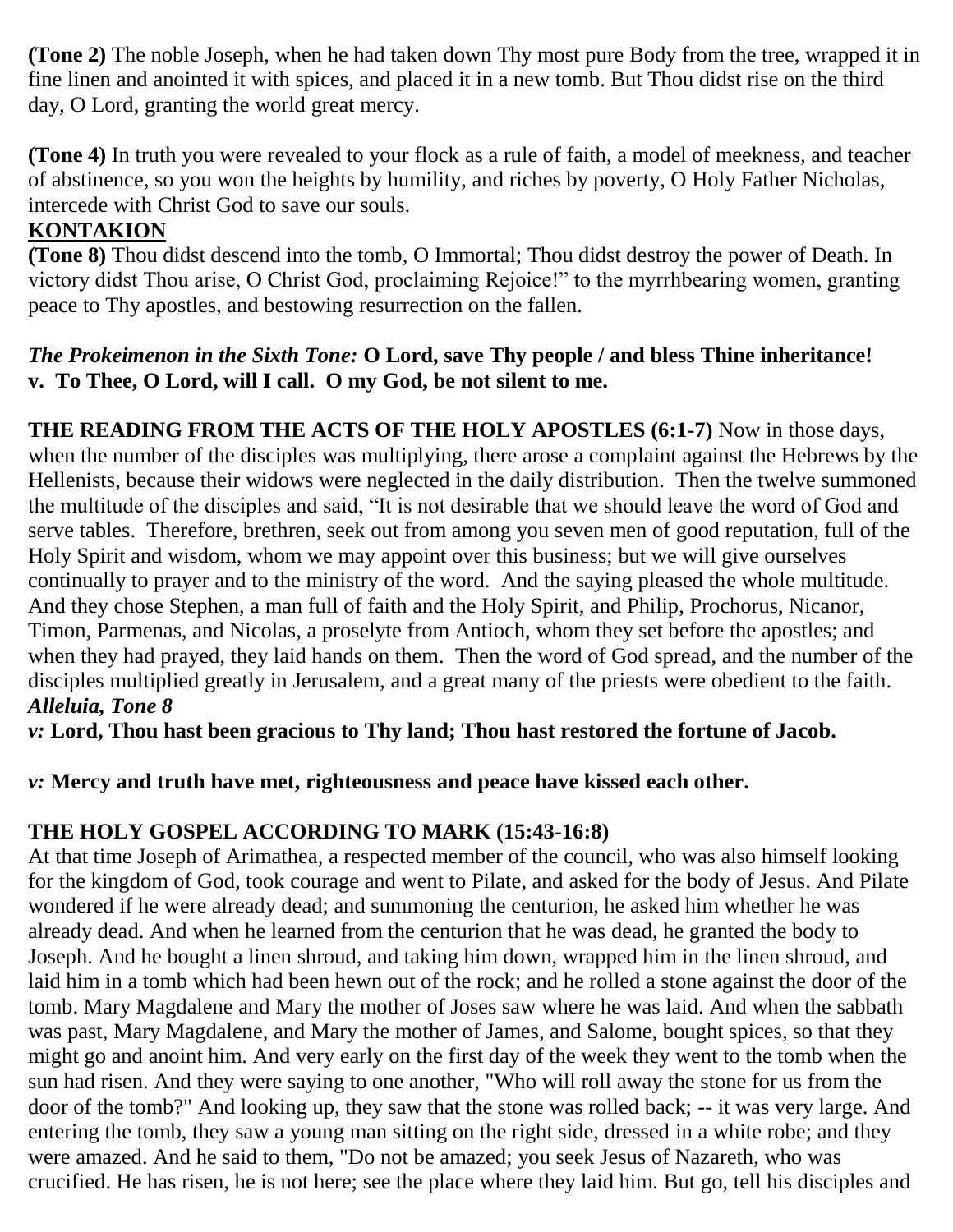Peter that he is going before you to Galilee; there you will see him, as he told you." And they went out and fled from the tomb; for trembling and astonishment had come upon them; and they said nothing to any one, for they were afraid.

# **THE HYMN TO THE THEOTOKOS**

The Angel cried to the Lady full of grace: Rejoice, O Pure Virgin! Again I say: Rejoice! Your Son is risen from His three days in the tomb! With Himself He has raised all the dead! Rejoice, all ye people! Shine! Shine! O New Jerusalem! The Glory of the Lord has shone on you! Exult now and be glad, O Zion! Be radiant, O Pure Theotokos, in the Resurrection of your Son!

# **COMMUNION HYMNS**

Receive the Body of Christ; taste the Fountain of Immortality. Alleluia! Alleluia! Alleluia! Praise the Lord from the heavens, praise Him in the highest! Alleluia! Alleluia! Alleluia!

# **IN PLACE OF "WE HAVE SEEN THE TRUE LIGHT…"**

Christ is risen from the dead, trampling down death by death, and upon those in the tombs bestowing life.

## **THE HOLY MYRRHBEARERS**

There are eight women who are generally identified as the myrrh-bearers. Each of the four [Gospels](https://orthodoxwiki.org/Gospels) gives a different aspect of the roles of these eight women at the cross and at the tomb on [Easter](https://orthodoxwiki.org/Easter) morning, perhaps since the eight women arrived in different groups and at different times. The eight are[:Mary Magdalene,](https://orthodoxwiki.org/Mary_Magdalene) Mary, the [Theotokos](https://orthodoxwiki.org/Theotokos) (the Virgin Mary), [Joanna,](https://orthodoxwiki.org/Joanna) [Salome-](https://orthodoxwiki.org/Salome)Mary the wife of Cleopas (or Alphaeus), [Susanna,](https://orthodoxwiki.org/Susanna_the_Myrrh-Bearer) [Mary of Bethany,](https://orthodoxwiki.org/Mary_of_Bethany) [Martha of Bethany.](https://orthodoxwiki.org/Martha_of_Bethany)

Of the eight, the first five are the more prominent and outspoken. The last three are included according to tradition. Five of these women were also very wealthy; the women of means were Mary Magdalene, Joanna, Susanna, and Mary and Martha of Bethany.

A confusing aspect in Gospel references to these women is that two of the Marys had a son named James. Mary, the wife of [Alphaeus,](https://orthodoxwiki.org/Apostle_Alphaeus) was the mother of [James,](https://orthodoxwiki.org/Apostle_James_(son_of_Alphaeus)) one of the Twelv[eApostles;](https://orthodoxwiki.org/Apostles) the Virgin Mary was the step-mother of [James,](https://orthodoxwiki.org/Apostle_James_the_Just) the Lord's brother [\(Matthew](https://orthodoxwiki.org/Gospel_of_Matthew) 13:55, [Galatians](https://orthodoxwiki.org/Galatians) 1:19).

In Western tradition, James, the son of Alphaeus, and James, the Lord's brother, have sometimes been identified as the same person. In Eastern tradition, James, the Lord's brother wa[sBishop](https://orthodoxwiki.org/Bishop) of Jerusalem from 30- 62 AD and never left the vicinity of Jerusalem. He is the James who rendered the decision of the council of Jerusalem in 48 AD (Acts 15:13-19). Eastern Tradition links James, the son of Alphaeus, with [evangelism](https://orthodoxwiki.org/Evangelism) abroad, especially in Egypt where he was [martyred.](https://orthodoxwiki.org/Martyr)

One helpful tip that can clear up the confusion between these two Marys is the passage that refers to the Virgin Mary as the mother of James and Joseph (Matthew 13:55). This Joseph is also called *Barsabas*, *Justus*, and *Judas* [\(Acts](https://orthodoxwiki.org/Acts_of_the_Apostles) 1:23 and 15:22). Therefore, in Matthew 27:56, the women looking on from afar at the cross were Mary Magdalene, the Virgin Mary (that is, Mary the mother of James and Joseph), and [Salome](https://orthodoxwiki.org/Salome) (the wife of [Zebedee](https://orthodoxwiki.org/Zebedee) and the Virgin Mary's step-daughter).

Matthew refers to Mary Magdalene and "the other Mary," who is probably the Virgin Mary also from the context (Matthew 27:61 and 28:1). Such [Church Fathers](https://orthodoxwiki.org/Church_Fathers) as St. [Gregory of Nyssa](https://orthodoxwiki.org/Gregory_of_Nyssa) and St. [Gregory](https://orthodoxwiki.org/Gregory_Palamas)  [Palamas](https://orthodoxwiki.org/Gregory_Palamas) support this interpretation. Similarly, St. Gregory of Nyssa identifies "Mary, the mother of James" [\(Mark](https://orthodoxwiki.org/Gospel_of_Mark) 16:1 and [Luke](https://orthodoxwiki.org/Gospel_of_Luke) 24:10) as the Virgin Mary also.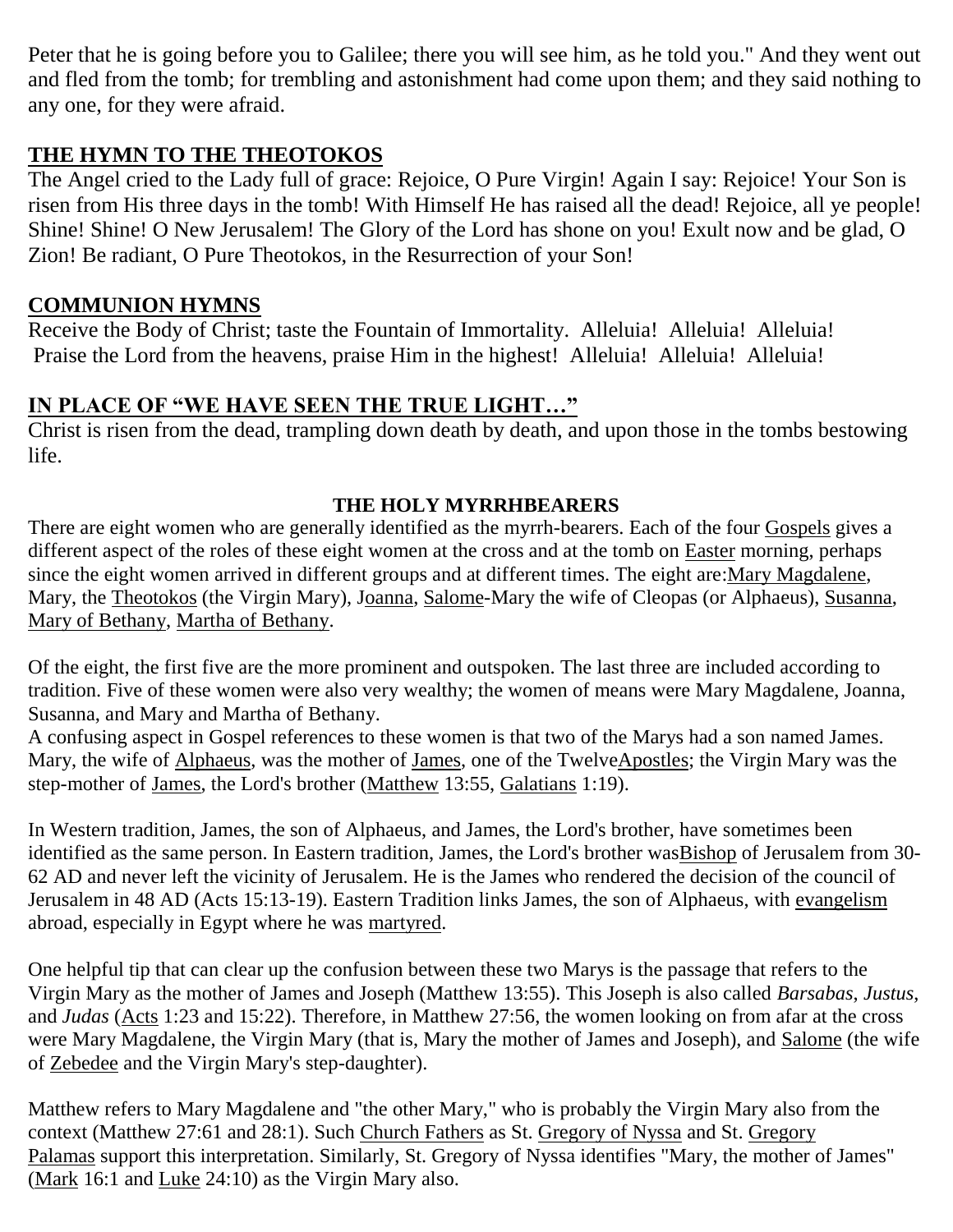These eight women had been together a lot during Jesus' three-year public ministry. Mary Magdalene, Joanna, Susanna, and others (Luke 8:3) are described as providing for Jesus out of their possessions (that is, acting as [deaconesses\)](https://orthodoxwiki.org/Deaconess). These same women had faithfully followed him from Galilee and had come up with him to Jerusalem (Matthew 27:55, Mark 15:40-41, and Luke 23:55).

April 22, 2018

# ခရွို့က ခရွိက သန္တို့က ခရွိက သန္တို့က သန္တို့က သန္တို့က သန္တို့က သန္တိုက သန္တိုက သန္တိုက သန္တိုက သန္တိုက သန္တိ

#### **CANDLE INTENTIONS FOR THE HEALTH AND BLESSINGS OF**

God's blessings for good health to all our precious grandchildren  $\&$  their parents Angelo  $\&$  Christine Special Intentions Angelo & Christine God's blessings for good health for Rimi, Zayn & Amir Abu-Aita Angelo & Christine Amir, Rimi & Zayn for health The Gonsers Alex & Eleni Alex & Magda Popoff Adelaida, Feodosiy, Oleg, Irina, Nikolay, Nikolay, Galina Irina Sivergina God's blessings to Tom Panoff on his birthday April  $13^{th}$  & namesday April  $15^{th}$  Mom & Dad Fr. Tom, Fr. Dimitri, Fr. Anthony, Aaron, Amir, Rimi, Zayn, Reggie, Allen, Deborah, JoAnn, Gloria, Luba, Kosta, Jimmy, Laurie, David, Helen, Anna, Walt, Vladimir, Dorothy, Michael, Allison, Stojan, Mira, Bosa, Jeanette, Christopher, Nicholas, Margaret, Joseph, Gladys, my family and friends Joe Tome Special Intention Joe Tome

#### **CANDLE INTENTIONS FOR BLESSED REPOSE**

Zina Pyatenko Angelo & Christine Vasily, Andrey, Galina, Nikolay & Vitaliy Irina Sivergina Zina Pyatenko~newly fallen asleep Dorothy Goodman & family Peter Popoff & John Naum Alex & Magda Popoff David Timma (1 yr.) Blessed Repose~Memory Eternal April 22 Dorothy Goodman

# ခရွိပြော ခရွိပြော ခရွိပြော ခရိုက် ခရိုက် ခရိုက် ခရိုက် ခရိုက် ခရိုက် ခရိုက် ခရိုက် ခရိုက် ခရိုက် ခရိုက်

### **CHRIST IS RISEN! INDEED HE IS RISEN!**

**WELCOME** to all our friends and visitors. Please join us in our fellowship hall.

**40 DAY MEMORIAL** for Nick Maxim today following the veneration of the cross.

**COFFEE HOUR** Volunteers are needed to help serve coffee and donuts for the month of April & May. Please see the sign-up sheet outside of the kitchen. Call or email the parish office as well as signing up, if you'd like to sponsor the donuts and/or coffee.

# **OUR CHARITY MINISTRIES**

**HOPE IN A BOX** is collecting Deodorant for the month of April. Place the items in the blue box in the hall. Catholic Charities Community Closet will distribute the items.

**FOOD DRIVE** Place non-perishable food items in the other blue box in the hall.